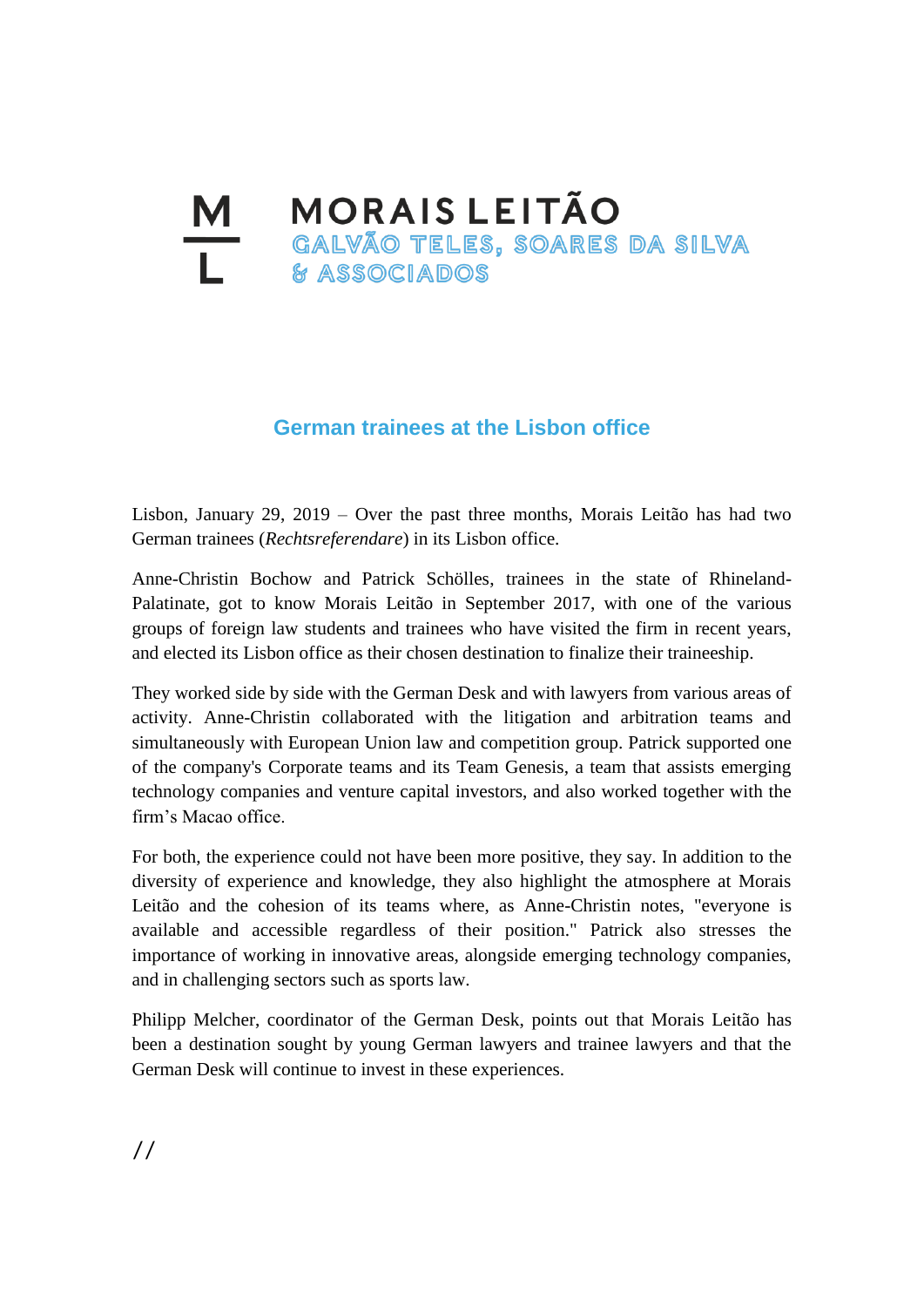## **Deutsche Rechtsreferendare im Lissaboner Büro**

Lissabon, 29. Januar 2019 – In den letzten drei Monaten absolvierten zwei deutsche Rechtsreferendare ihre Wahlstation im Lissaboner Büro von Morais Leitão.

Anne-Christin Bochow und Patrick Schölles, Referendare aus Rheinland-Pfalz, lernten Morais Leitão im September 2017 kennen, als Teil einer der zahlreichen Gruppen von ausländischen Studenten und Referendaren, die die Kanzlei in den letzten Jahren besucht haben. Im Anschluss beschlossen sie, ihr Referendariat im Lissaboner Büro der Sozietät abzuschließen.

Neben ihrer Tätigkeit für den German Desk waren sie, ihrem Wunsch entsprechend, in weiteren Rechtsbereichen tätig. Anne-Christin unterstützte die Praxisgruppen Prozessführung und Schiedsgerichtsbarkeit sowie EU- und Wettbewerbsrecht. Patrick war in die Praxisgruppe Corporate/M&A und das Team Genesis eingebunden, das Technologie-start-ups und Venture Capital Investoren berät. Ferner arbeitete er mit dem Standort der Kanzlei in Macau zusammen.

Beide finden, dass die Erfahrung für sie nicht hätte positiver sein können. Neben der Vielfalt an Erfahrung und Wissen, heben sie insbesondere auch die Atmosphäre bei Morais Leitão und den Zusammenhalt innerhalb der Teams hervor, bei der, wie Anne-Christin anmerkt, "jeder Kollege verfügbar und zugänglich ist, unabhängig von seiner Position". Patrick unterstreicht zudem, welche Wichtigkeit der Tätigkeit innovativen und anspruchsvollen Bereichen beigemessen wird, etwa an der Seite von Technologiestart-ups oder im Sportrecht.

Philipp Melcher, Koordinator des German Desk, hebt hervor, dass Morais Leitão sich in den vergangenen Jahren zu einem gefragten Ziel von jungen deutschen Anwälten und Referendaren entwickelt hat und dass der German Desk weiter in diese Erfahrungen investieren wird.